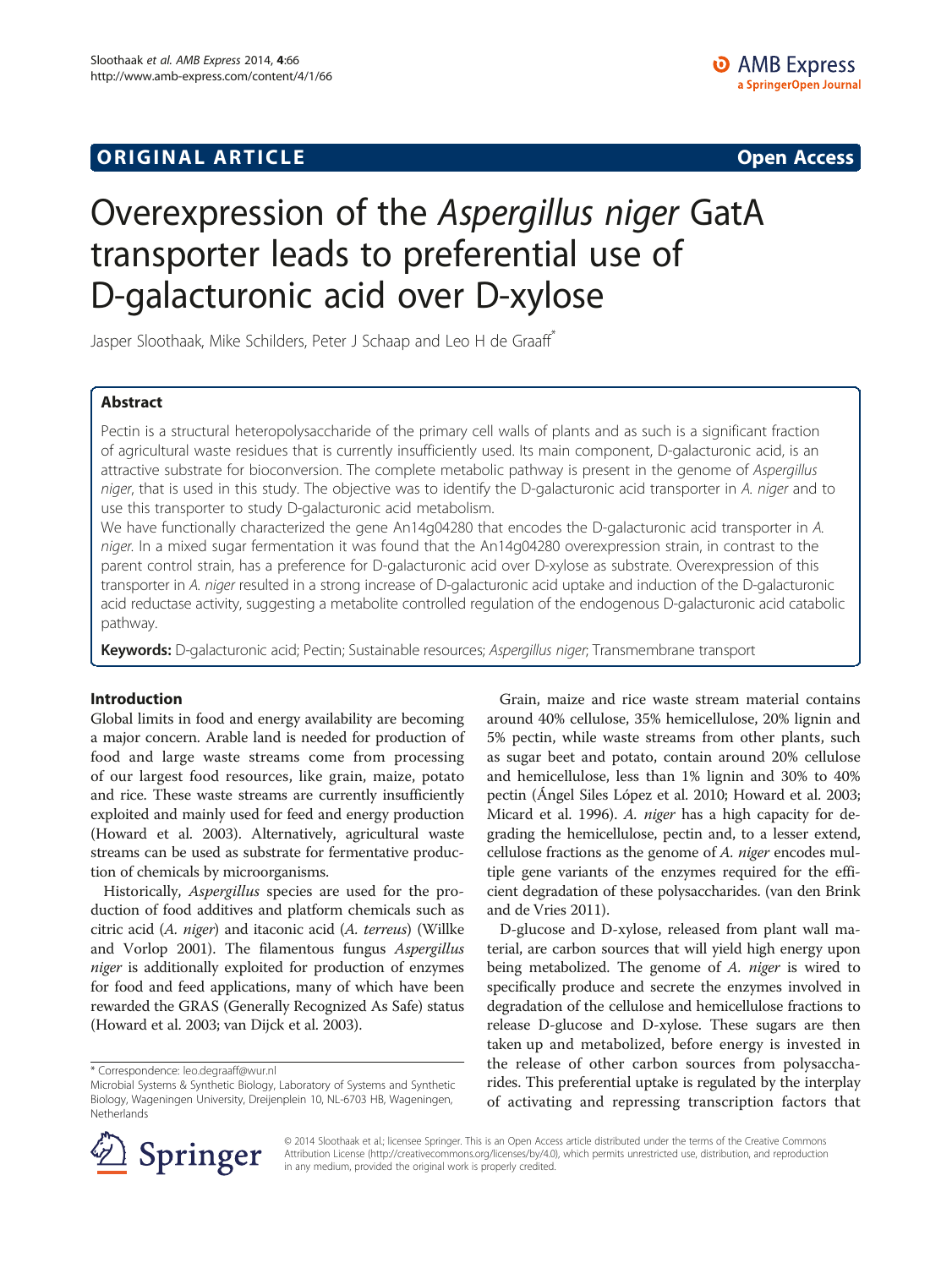respond to extracellular concentrations of inducers and sugars.

Expression of genes that code for enzymes involved in cellulose and hemicellulose degradation in A. niger is regulated by the transcription factor XlnR (Gielkens et al. [1999\)](#page-7-0). XlnR is activated by inducers derived from xylan, like D-xylose, though at a higher concentration this activation is attenuated by CreA (de Vries et al. [1999](#page-7-0); Ruijter et al. [1999](#page-7-0); van Peij et al. [1998](#page-8-0)). Tight regulation of the specific genes encoding proteins involved in the release, uptake and metabolism of sugars gives the fungus the ability to utilize the available sugars in a physiologically most efficient way. However, circumventing this regulatory mechanism would potentially lead to simultaneous uptake of all sugar substrates and improved fermentation yields.

Genes encoding proteins involved in the degradation of pectin and the D-galacturonic acid metabolic pathway are found to be highly upregulated when A. niger is growing in the presence of D-galacturonic acid, in comparison to when the fungus is growing in the presence of Dglucose or D-fructose (Table 1). Three genes among the genes that are upregulated are coding for proteins with a strong similarity to transporters (Martens-Uzunova and Schaap [2008;](#page-7-0) van der Veen et al. [2009](#page-7-0)).

In this study we have functionally identified the Dgalacturonic mono-acid sugar transporter by overexpression in A. niger. The effect of the increased uptake of D-galacturonic acid on the preferential uptake and metabolism of substrates has been assessed by mixed sugar fermentations and enzyme activity measurements.

# Materials and methods

# **Strains**

All Aspergillus strains used are descendants of A. niger N400 (CBS 120.49). A niger strain NW185 cspA1, fwnA1, goxC17, prtF28) was derived from NW131 and has been described by Ruijter et al. [1999](#page-7-0). The recipient strain in all transformation experiments NW186 (ΔargB; pyrA6; prtF28;  $g(x)$ C17;  $c$ spA1) is an argB and pyrA derivative of NW185.

# Vector construction

Primers used in the construction of vectors are summarized in Table [2](#page-2-0). Plasmids used for transformations of A. niger were constructed according to the general scheme

given in Figure [1.](#page-2-0) Martens-Uzunova and Schaap was the source for the selection of the putative transporters (Martens-Uzunova and Schaap [2008](#page-7-0)); An14g04280 and An03g01620 were obtained from the Aspergillus genome database (Arnaud et al. [2012](#page-7-0); Pfaffl [2001](#page-7-0)). These sequences were used to synthesize the respective coding sequences that were modified to remove conflicting restriction sites (BaseClear, Leiden, Netherlands). The An07g00780 fragment was amplified by PCR using primers JS\_gatC\_FW and JS\_gatC\_RV and A. niger NW186 genomic DNA as template and was subcloned into a pJET1.2 vector (Thermo scientific). The BglII restriction site was removed from the coding sequence by using the Quikchange Lightning Site-directed mutagenesis kit (Agilent Technologies) with the primers JS\_gatCmut2\_FW and JS\_gatCmut2\_RV. The PCR fragments were cloned into a pUC19 derived expression vector under control of an modified xlnD promoter and the xlnD terminator of A. niger. Plasmids were propagated in DH5 $\alpha$  E. coli. The medium used for E. coli growth was LB (10 g/L Bacto tryptone, 5 g/L Yeast extract, 10 g/L NaCl) supplemented with 100 mg/L ampicillin when appropriate.

# Transformation of Aspergillus niger

For the transformation of A. niger NW186, protoplasts were generated using Novozyme-234 lysing enzyme cocktail. The An14g04280, An03g01620 and An07g00780 constructs were introduced in A. niger by transformation (Kusters-van Someren et al. [1991](#page-7-0)) using the  $pvrA$  gene as a primary selection marker, relieving uridine auxotrophy. To generate the parent control reference strain, NW186 was transformed using pGW635, the resulting NW185 PYR A<sup>+</sup> strain was used as a control strain in our studies. Colonies were randomly picked from the primary transformation plates and re-plated on selective medium to purify the single colonies.

# Analysis of A. niger transformants

Screening of randomly picked transformants was done by PCR on genomic DNA isolates. For that, fresh mycelium was disrupted using MP lysing matrix C tubes and 400 μl DNA extraction buffer (0.1 M Tris HCl pH 8.0, 1.2 M NaCl, 5 mM EDTA). DNA was extracted using phenol-chloroform extraction. The pellet was washed with 70% cold ethanol, air-dried and re-suspended in 50 μl MQ

Table 1 Data used for selection of putative D-galacturonic acid transporters (Martens-Uzunova and Schaap [2008](#page-7-0))

| Locus tag  | <b>Functional annotation</b>                                                   |       | Relative expression $t = 4$ h after induction on |        |  |
|------------|--------------------------------------------------------------------------------|-------|--------------------------------------------------|--------|--|
|            |                                                                                | aalA  | polv-galA                                        | pectin |  |
| An07q00780 | Major facilitator superfamily strong similarity to monocarboxylate transporter | 23.10 | 9.98                                             | 5.27   |  |
| An14g04280 | Major facilitator superfamily strong similarity to hexose transporter          | 26.53 | 22.74                                            | 27.95  |  |
| An03q01620 | Major facilitator superfamily strong similarity to hexose transporter          | 6.50  | 1.345                                            | 37.54  |  |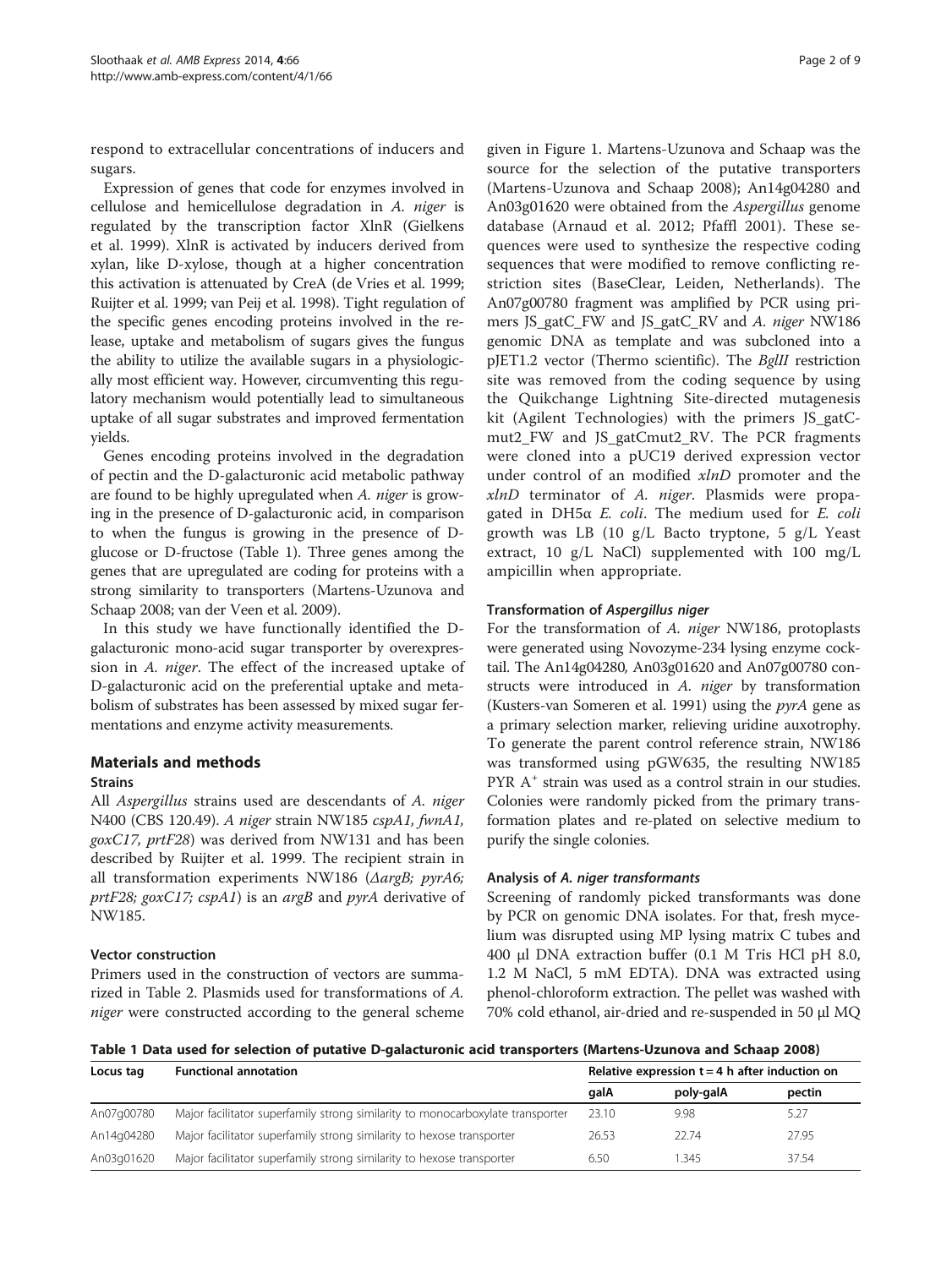<span id="page-2-0"></span>Table 2 Primers used in vector construction

| Primer         | Sequence                                 |
|----------------|------------------------------------------|
| JS_gatC_FW     | 5'-GAGAATGCATATGTCTGAGCCTAAGAACCAGC-3'   |
| JS_gatC_RV     | 5'-GAGAGCGGCCGCTCATATTTTGCTCGTATTCC-3'   |
| JS gatCmut2 FW | 5'-GTTGCCAAAGTGGGAGACCTGCAAACCCTGGGTC-3' |
| JS_gatCmut2_RV | 5'-GACCCAGGGTTTGCAGGTCTCCCACTTTGGCAAC-3' |
| JS XInDp FW    | 5'-AGTCAATCGGTCATTCTCCG-3'               |
| JS_gatA_RV     | 5'-CTCTTGGAGGACGCAAAACC-3'               |
| JS gatB RV     | 5'-CATGGAAGCGGTGATCTAGG-3'               |

water. The presence of An14g04280, An03g01620 and An07g00780 expression constructs was confirmed by PCR using the JS\_XlnDp\_FW primer, binding to the promoter region of the construct, and JS\_gatA\_RV, JS\_gatB\_RV or JS\_gatC\_RV specifically binding to the complementary strand in the corresponding coding region. Transformants with confirmed gene constructs were re-plated on complete medium. Spores are harvested after 4 days of growth at 30°C.

#### Growth in shake flasks

Strains were grown in duplicate in 200 mL PM medium  $(1.2 \text{ g } \text{NaNO}_3, 0.5 \text{ g } \text{KH}_2\text{PO}_4, 0.2 \text{ g } \text{MgSO}_4 \text{7 H}_2\text{O}, 0.5 \text{ g})$ Yeast extract and 40 μg Vishniac per liter) (Ruijter et al. [1999](#page-7-0)) with 91 mM sorbitol and 9 mM D-galacturonic acid or 100 mM of the synthetic cell wall hydrolysate (SCH) (Carpita and Gibeaut [1993](#page-7-0)) (Table 3) as a carbon source in 1 L flasks. For inoculation, a final concentration of  $1 \cdot 10^6$  spores per mL was used. Induction of the  $xlnD$  promoter with 10 mM D-xylose was done at t = 0, 18 hours after inoculation (van der Veen et al. [2009](#page-7-0)). Transformants were grown for 5 days at 30°C and 250 rpm. Medium samples were taken by filtration of 2 ml of the culture broth through a 5-micron pore size nylon filter. Biomass samples were obtained by washing of the retentate with demineralized water and flash freezing using liquid nitrogen. The samples were taken at T =  $-18$  h, 0 h, 6 h, 30 h, 54 h for the first growth



Table 3 Composition of synthetic cell wall hydrolysate (SCH)

| Compound %               | Concentration (g/l) |
|--------------------------|---------------------|
| D-glucose; 65%           | 13                  |
| D-xylose; 20%            | 4                   |
| D-galacturonic acid; 10% | $\mathcal{P}$       |
| L-arabinose; 3%          | 0.6                 |
| D-galactose; 1%          | 0.2                 |
| D-mannose; 1%            | 02                  |

experiment on D-galacturonic acid. For the second Dgalacturonic acid growth experiment, samples were taken at T =  $-18$  h, each hour from T = 0 h to T = 10 h, 24 h, 30 h, 54 h and 78 h. For the growth experiment with SCH as a carbon source, samples were taken from  $T = 0$  h with steps of 24 and 6 hours:  $T = 0$  h,  $T = 24$  h,  $T = 30$  h,  $T = 48$  h,  $T = 54$  h.

#### Growth in fermentors

Strains were grown in duplicate in 500 mL PM medium (Ruijter et al. [1999](#page-7-0)) with 100 mM sorbitol as a carbon source in 1 L flasks. For inoculation, a final concentration of  $1*10^6$  spores per mL was used. Cultures were incubated for 18 hours at 30°C with 250 rpm orbital shaking. Mycelium was aseptically harvested by filtering over a sterile nylon cloth, washed with PM without carbon source and transferred to 1 L fermentors. Fermentors contained 750 ml PM with 50 mM D-xylose and 50 mM D-galacturonic acid, adjusted to pH6. Air was flushed at a stirrer speed of 600 rpm. Medium and biomass samples were taken as previously described, with an additional sampling of mycelium from 10 ml broth volume for enzymatic assays. Carbon dioxide and oxygen concentrations in off-gas were measured as well as pH.

#### HPLC analysis

High-pressure liquid chromatography (HPLC) was used to determine the extracellular concentrations of D-glucose, L-sorbitol, D-xylose, citric acid and D-galacturonic acid in the culture broth samples. A Shodex KC-811 column was used at 30°C that was eluted with 0.01 N  $H_2SO_4$  at a flow rate of 0.8 mL min−<sup>1</sup> . A refractive index detector (Spectrasystem RI-150, sample frequency 5.00032 Hz) and a UV–VIS detector (Spectrasystem UV1000,  $\lambda =$ 210 nm) were used for detection of the eluting compounds. Crotonate at a concentration of 6 mM was used as an internal standard.

#### Enzyme assay

To determine the activity of the D-galacturonic acid metabolism, the first step in the enzymatic conversion, D-galacturonic acid to L-galactonic acid, was measured. D-galacturonic acid reductase assay based on conversion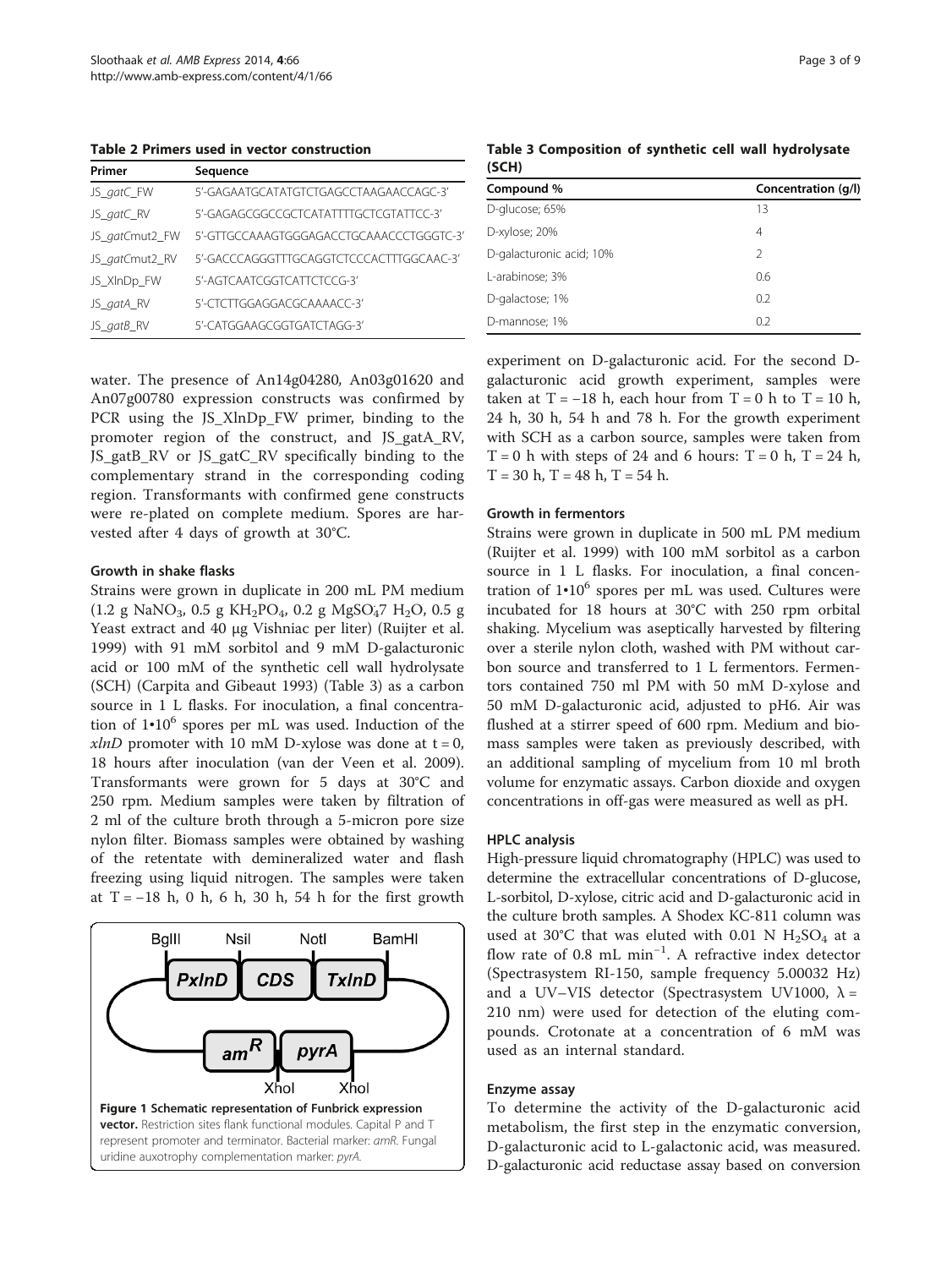of NADPH to NADP<sup>+</sup>, previously described by Kuorelahti et al., was applied (Kuorelahti et al. [2005](#page-7-0)). 20 mg of frozen mycelium was added to 400 μl of extraction buffer (100 mM phosphate buffer pH 7.0, 0.1 mM EDTA, 1 mM DTT and fungal protease inhibitor cocktail) in lysing matrix C tubes (MP biomedicals) and disrupted at level 6 for 30 seconds in a bead beater (MP fastprep-24). Cell debris was removed by centrifugation and supernatant was used as cell extract. 25 μl of cell extract was added to 200 μl of assay buffer (100 mM sodium phosphate buffer pH 7.0, 0.25 mM NADPH) and reaction was started by the addition of 25 μl of substrate (1 M D-galacturonic acid pH 6). Decrease of absorbance at 340 nm was measured on a platereader (Biotek Synergy) in parallel with sample controls, for which 25 μl of buffer was added. Background activity of sample control without D-galacturonic acid was substracted from sample measurements with Dgalacturonic acid. Protein content was determined by photometric assay (Peterson [1977\)](#page-7-0).

#### Results

# Strains that overexpress GatA have increased D-galacturonic acid uptake in shakeflask cultures

To study the effect of the expression of the putative D-galacturonic acid transporter encoding gene, the Dgalacturonic acid concentration in the medium was measured during growth. A faster uptake of D-galacturonic acid from the medium was observed for the cultures with the An14g04280 overexpression strains (transformant) in comparison to the NW185 PYR  $A^+$  control strain. At 6 hours after induction, the strains that overexpress An14g04280 had taken up over 50% of D-galacturonic acid present at the start of the cultivation, while no Dgalacturonic acid had been taken up by the control strain. The strains containing the other constructs did not show any difference in D-galacturonic acid uptake in comparison to the NW185 PYR  $A^+$  control strain. The effect of the An14g04280 overexpression strain is most pronounced between time points 6 and 30 h.

A second experiment was performed to get a more time resolved determination of the uptake of D-galacturonic acid by the best performing transformant strain (JS013). The difference in D-galacturonic acid uptake starts to become evident from 4 hours after induction, with the highest contrast between 5 and 6 hours after induction (Figure 2).

To study the effect of An14g04280 in the uptake of D-galacturonic acid during growth on more complex mixed sugar substrates, JS013 was grown in the presence of a substrate mix (SCH), mimicking the composition of a plant cell wall hydrolysate (Carpita and Gibeaut [1993](#page-7-0)). When comparing the uptake of the three main components D-glucose, D-xylose and D-galacturonic acid between the transformants and the control strain, a clear



GalA (mM)

Concentration

Figure 2 Concentration of GalA in the medium during growth on sorbitol and GalA. Induction of expression system with D-xylose at  $T = 0$ . Overexpression strains of *gatA* (number of replicates =4) in comparison to the control NW185 PYR  $A^+$  (number of replicates =2).

difference is found (Figure [3a](#page-4-0) and b). Till 24 hours after inoculation, substrate uptake is similar for all strains. After 30 hours, differences in D-galacturonic acid and D-xylose uptake become evident. At time point 48 hours, the control strain has almost depleted the D-xylose and most of the D-galacturonic acid remains in the medium, while the transformant has consumed 80% of the Dgalacturonic acid and most D-xylose remains in the medium. While D-glucose and D-xylose are depleted in the control culture after 54 hours, depletion of D-xylose in the transformant cultures can only be seen at time point 72 h.

The biomass formed and the citrate produced were measured for the An14g04280 overexpression strain and the control strain. Recovery of substrate in biomass and citrate produced was 35% for the control strain and 30% for the transformants. It was found that for the overexpression strain 30% of this is citrate and 70% is biomass, while for the control strain, 10% is citrate and 90% is biomass (Figure [4](#page-4-0)). Cmoles that are not accounted for are assumed to be  $CO<sub>2</sub>$  and enzyme production (not measured). For these calculations the generalized molecular formula for fungal biomass  $CH_{1.72}O_{0.55}$  N<sub>0.17</sub> was used (Carlsen and Nielsen [2001](#page-7-0)).

Growth of transporter overexpression strains in fermentors When strains were grown in the presence of equimolar concentration of D-xylose and D-galacturonic acid in fermentors, preferential uptake of D-galacturonic acid over D-xylose of JS013 in comparison to NW185 PYR  $A^+$  control strain is observed. This is deduced from measured concentrations of D-galacturonic acid and D-xylose, but also from an increase of the pH of the medium, after D-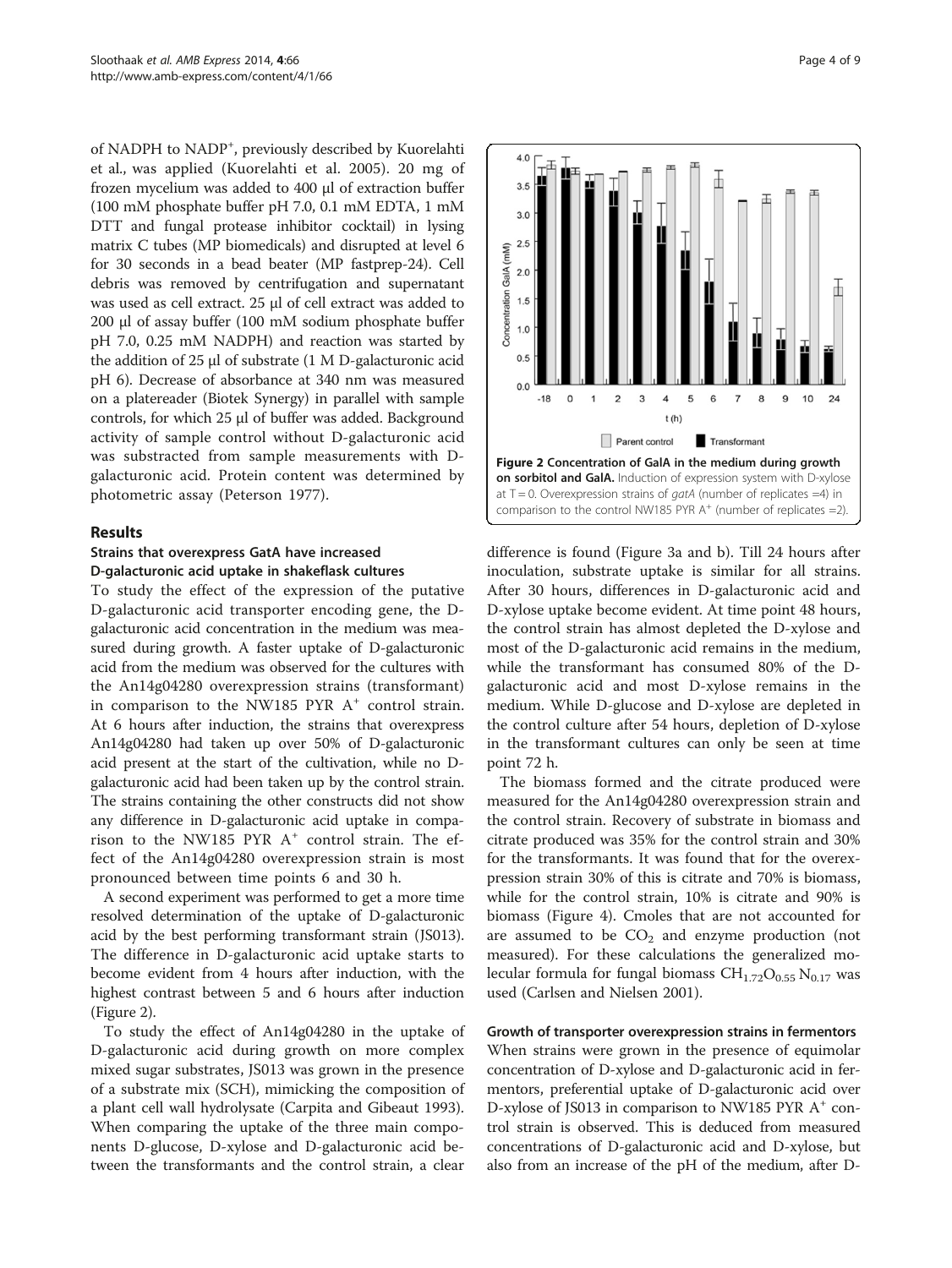<span id="page-4-0"></span>

galacturonic acid is taken up (Figure [5](#page-5-0)). Increased activity of the D-galacturonic acid metabolic pathway is observed for JS013 transformant strain in comparison to the control. For the first 4 hours after transfer to the fermentors, no difference in D-galacturonic acid reductase activity could be seen. 8 hours after transfer, however, specific activity of JS013 is two-fold higher than that of the control strain. The concentration of  $CO<sub>2</sub>$  in the offgas went up to 0.35 percent by volume in the first two hours and slowly down to 0.2 percent by volume in the next 6 hours, while ambient concentration was 0.04 percent by volume (Figure [6\)](#page-5-0).

# Phylogenetic analysis of GatA

In Botrytis cinerea and Neurospora crassa, D-galacturonic acid transporter proteins have been functionally identified (Benz et al. [2014;](#page-7-0) Zhang et al. [2013\)](#page-8-0). After import, Dgalacturonic acid is catabolized by three key enzymes: D-galacturonic acid reductase, L-galactonate dehydratase and 2-keto-3-deoxy-galactonate aldolase, in A. niger

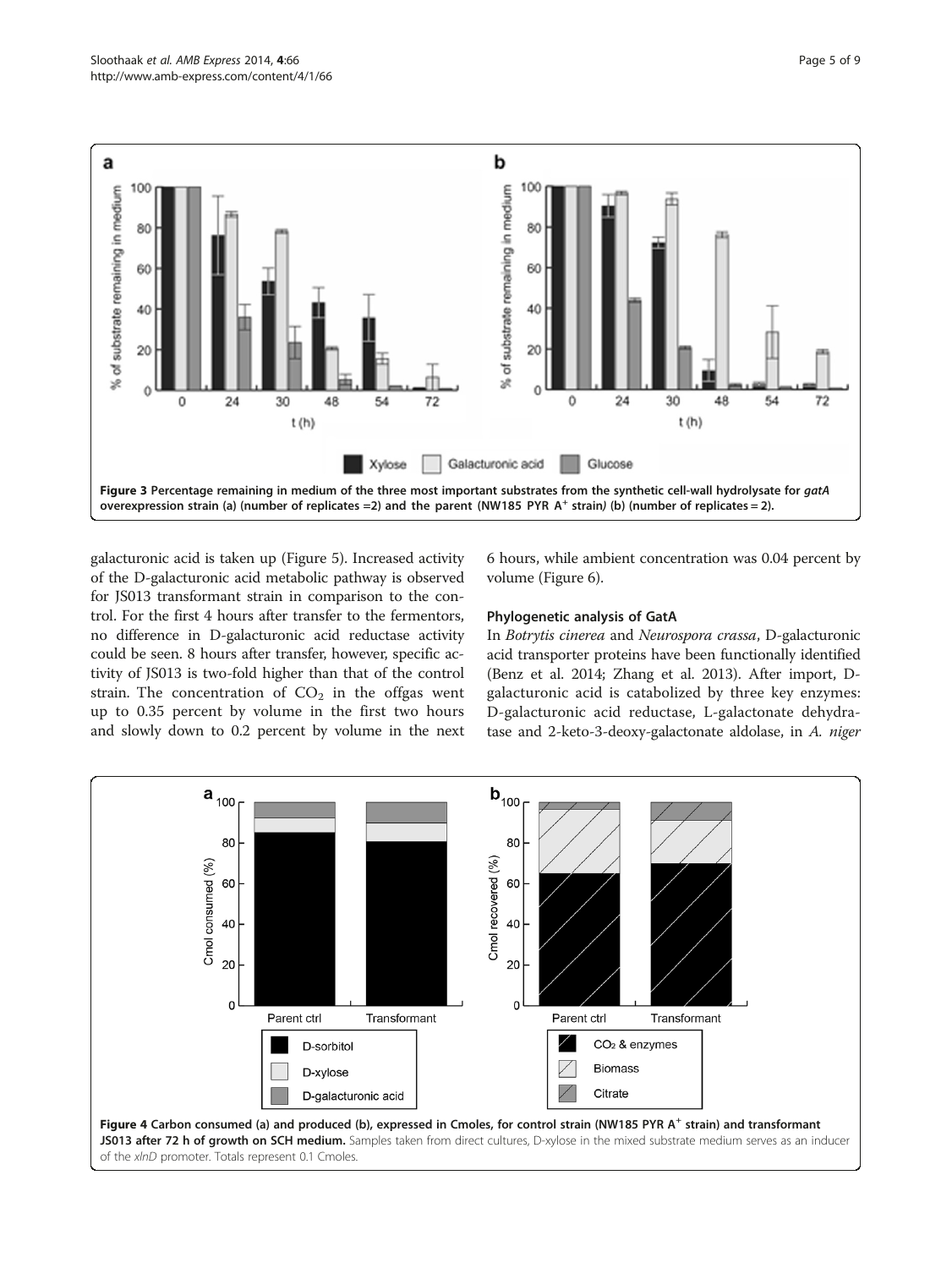<span id="page-5-0"></span>

encoded by gaaA, gaaB and gaaC respectively. Orthologs of the gaaA and gaaC genes have been identified in B. cinerea and N. crasssa and 16 other fungal species that all have a conserved bidirectional organization of their gaaA – gaaC promoter region (Martens-Uzunova and Schaap [2008](#page-7-0)). For each of these 18 species a bidirectional best BLAST hits procedure (Overbeek et al. [1999](#page-7-0)) yielded a putative GatA ortholog. Orthologous amino acid sequences were aligned with Clustal (Larkin et al. [2007\)](#page-7-0) and a phylogenetic tree was constructed (Figure [7\)](#page-6-0). All orthologs have 12 predicted transmembrane helices (Viklund and Elofsson [2004](#page-8-0)) separating two interacting domains and the substrate binding domain (Yan [2013](#page-8-0)) (Figure [8](#page-6-0)). In these three domains the three characterized Dgalacturonic acid transporters share 18 conserved residues not present in the A. niger MstA D-glucose transporter protein sequence, which was used as an outgroup. The



presence of this motif was used to assess the other 16 putative orthologs. Fifteen putative orthologs shared 8 of these residues, excluding the Fusarium verticilliodes putative ortholog which clusters with the D-glucose transporter MstA (Figure [7\)](#page-6-0) and can be a transporter for another sugar.

#### **Discussion**

Three genes that potentially encode the D-galacturonic acid transporter in A. niger are investigated. A. niger transformants that overexpress the An14g04280 gene under control of the D-xylose induced xlnD promoter show a significant increase in D-galacturonic acid uptake. From this we conclude that this gene,  $g \text{at} A$ , encodes for the D-galacturonic acid transporter, GatA.

By analysis of the amino acid sequence using the  $\alpha$ helical transmembrane protein topology prediction software (PRODIV-TNHMM) (Viklund and Elofsson [2004](#page-8-0)) GatA is predicted to be part of the Major Facilitator Superfamily (MFS). MFS transporter proteins consist of 12 transmembrane helices and have both C- and N-termini located in the cytoplasm.

This study shows that the overexpression of gatA, using a D-xylose inducible promoter, leads to differences in the uptake of sugars when the strains are grown on various mixed sugar substrates. GatA overproducing strains preferentially use D-galacturonic acid over Dxylose, while the wild type strains prefer D-xylose. Dxylose is used for overexpression of the GatA transporter in all growth experiments and it is also used as a substrate. However, the main carbon source present in the medium is sorbitol, a non-inducing, non-repressing carbon source. Our extensive previous studies have shown that in this condition induction of expression occurs at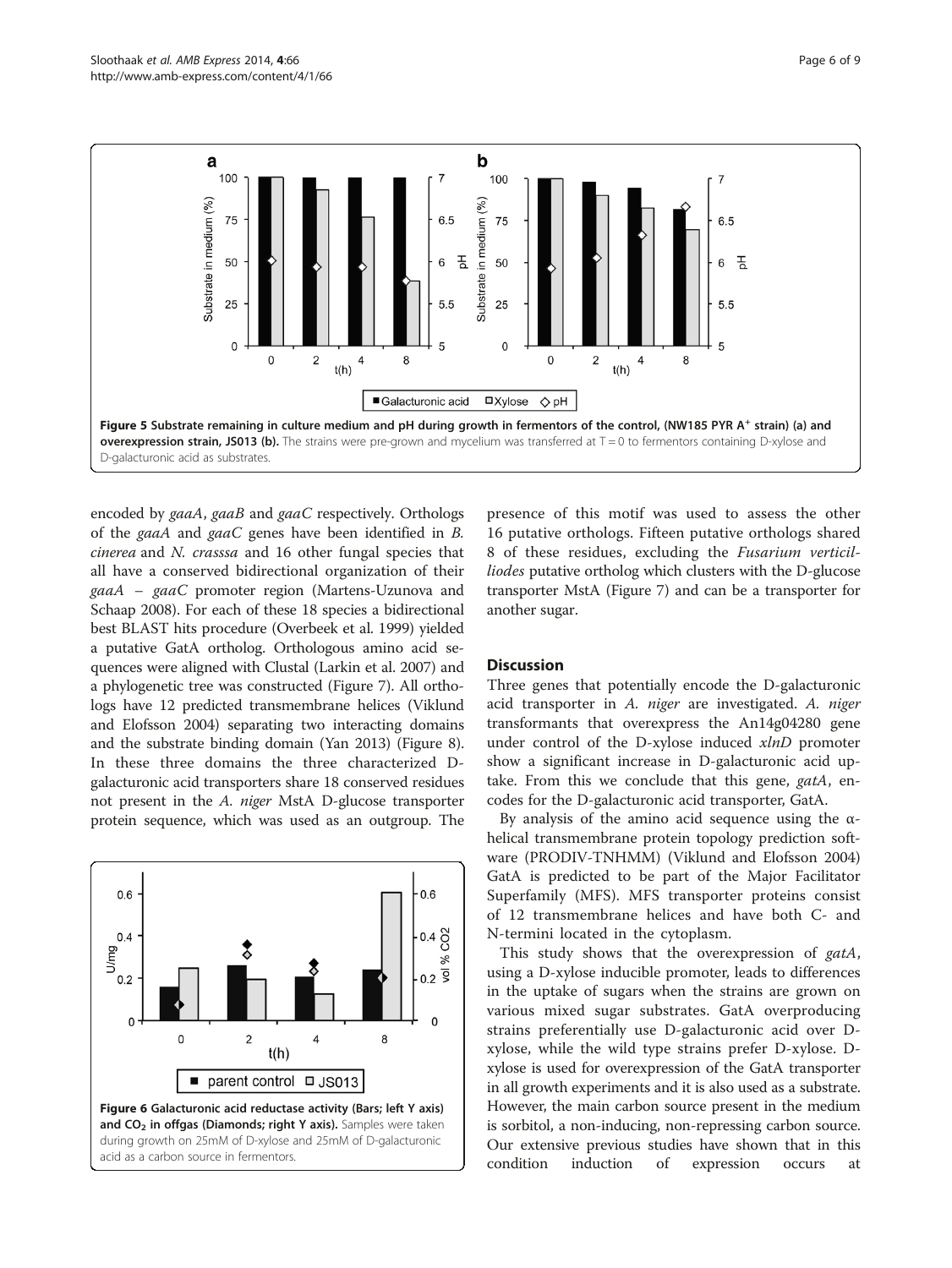<span id="page-6-0"></span>

concentrations of 0.1 to 50 mM D-xylose (van der Veen et al. [2009](#page-7-0); Mach-Aigner et al. [2012](#page-7-0)).

The increased D-galacturonic acid uptake of the transformant was not reflected in the basal GaaA enzyme activity during the first hours of growth on D-xylose and D-galacturonic acid. It is, however, reflected in an increased GaaA enzyme activity after 8 hours. This time delay suggests that GaaA enzyme activity is not limiting D-galacturonic acid uptake and metabolism during the first few hours of growth on these substrates and that regulation of expression of GaaA is taking place "at the gate", via import of D-galacturonic acid. The repression

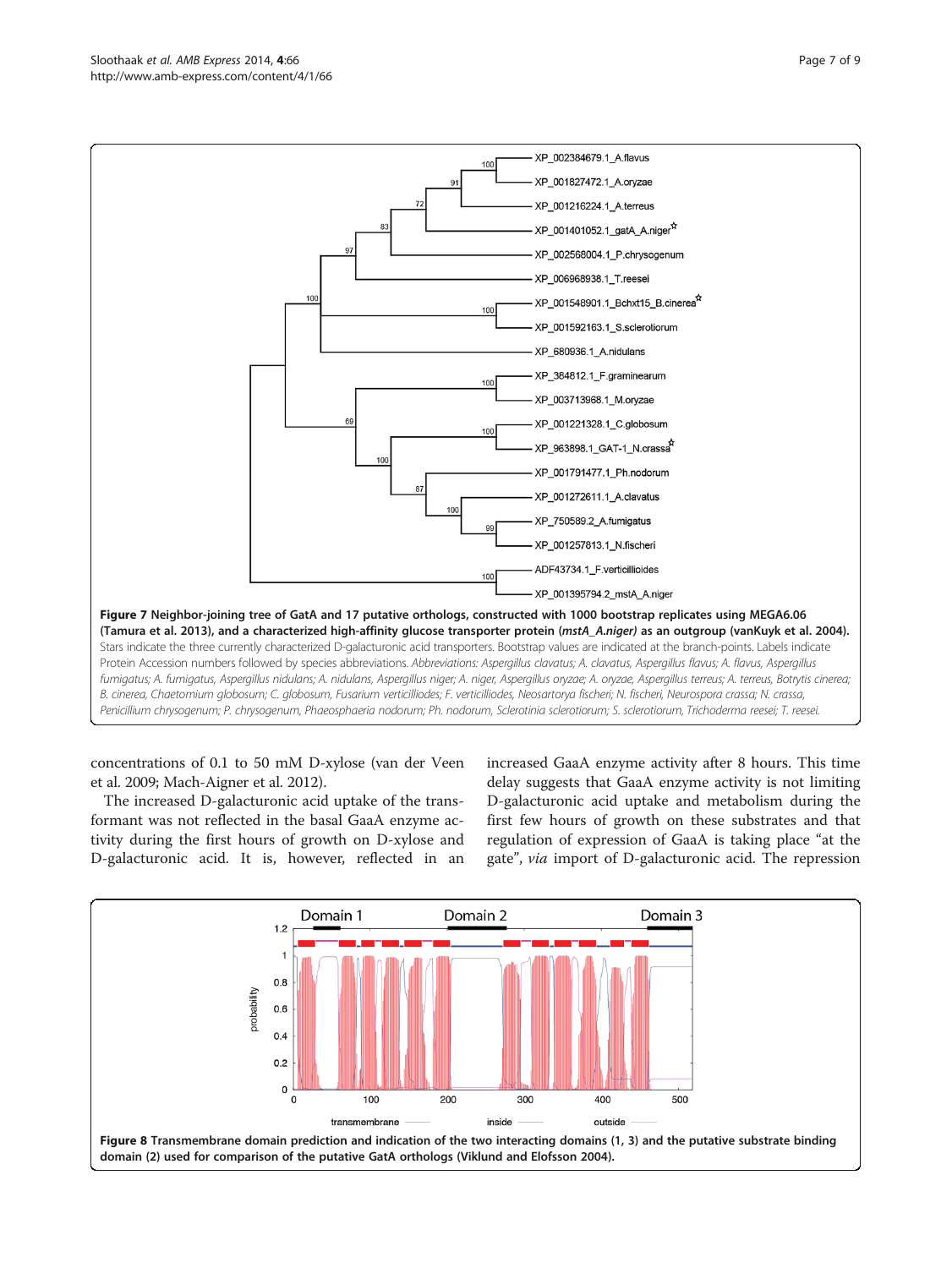<span id="page-7-0"></span>of induction of GaaA in the presence of D-xylose in the parent strain, is bypassed by an increased influx of substrate in the GatA overexpressing strain, suggesting that the endogenous D-galacturonic acid catabolic pathway is controlled by a pathway intermediate such as L-galactonate or keto-deoxy-L-galactonate as has been suggested for T. reesei (Kuivanen et al. 2012).

Several repressing and inducing regulatory systems are known to be functioning in Aspergillus niger. The glucose carbon catabolite repressor creA is the most studied and is known to be dominant in most cases (de Vries et al. 1999). The promoter region of the  $g$ atA gene shows two consensus sequences for binding of this protein, which suggests that D-glucose is repressing the expression of the endogenous gene. The *xlnR* xylanolytic induction system is also well studied and an inducer consensus binding sequence is known (van Peij et al. [1998\)](#page-8-0). This consensus sequence can not be found in the upstream region of the endogenous gatA gene and it is therefore not induced by the presence of D-xylose. Additionally, GatA expression has been found to be stricktly coregulated with D-galacturonic acid catabolic enzymes and a number of extracellular galacturonases (Martens-Uzunova and Schaap 2008). The regulator of the D-galacturonic acid metabolism, however, remains unknown for now.

We have investigated the application of our findings by growing our strains on a synthetic medium mimicking a plant cell wall hydrolysate. Under these conditions the gatA overexpressing strains preferentially use Dgalacturonic acid over D-xylose. In these experiments it was found that GatA overexpression strains had a higher citric acid yield. While the effect seems pronounced on a simulated hydrolysate substrate, further experiments are needed to study the benefit on second generation feedstocks with high D-galacturonic acid content like sugar beet pulp to investigate the potential of GatA in biotechnological applications.

#### Competing interests

The authors declare that they have no competing interests.

#### Authors' contributions

JS and LG designed the study. JS and MS designed and performed the experimental work. PS contributed to the design and execution of the phylogenetic analysis. JS wrote the manuscript PS and LG participated herein. All authors read and approved the submission of the manuscript.

#### Acknowledgements

This work has been carried out on the basis of a grant in the framework of the BE- BASIC program F01.011 Transport processes in the production of organic acids by Aspergillus niger. We would like to thank Tom Schonewille for his assistance with the analysis equipment.

#### Received: 6 June 2014 Accepted: 8 August 2014 Published online: 23 August 2014

#### References

Ángel Siles López J, Li Q, Thompson IP (2010) Biorefinery of waste orange peel. CRC Cr Rev Biotechn 30:63–69, doi:10.3109/07388550903425201

- Arnaud MB, Cerqueira GC, Inglis DO, Skrzypek MS, Binkley J, Chibucos MC, Crabtree J, Howarth C, Orvis J, Shah P, Wymore F, Binkley G, Miyasato SR, Simison M, Sherlock G, Wortman JR (2012) The Aspergillus Genome Database (AspGD): recent developments in comprehensive multispecies curation, comparative genomics and community resources. Nucleic Acids Res 40:D653–D659
- Benz J, Protzko RJ, Andrich JM, Bauer S, Dueber JE, Somerville CR (2014) Identification and characterization of a galacturonic acid transporter from Neurospora crassa and its application for Saccharomyces cerevisiae fermentation processes. Biotechnol Biofuels 7:20–14, doi:10.1111/j.1567-1364.2009.00523.x
- Carlsen M, Nielsen J (2001) Influence of carbon source on alpha-amylase production by Aspergillus oryzae. Appl Microbiol Biotechnol 57:346–349
- Carpita NC, Gibeaut DM (1993) Structural models of primary cell walls in flowering plants: consistency of molecular structure with the physical properties of the walls during growth. Plant J 3:1–30
- de Vries RP, Visser J, de Graaff LH (1999) CreA modulates the XlnR-induced expression on xylose of Aspergillus niger genes involved in xylan degradation. Res Microbiol 150(4):281–285
- Gielkens MMC, Dekkers E, Visser J, de Graaff LH (1999) Two cellobiohydrolaseencoding genes from Aspergillus niger require D-xylose and the xylanolytic transcriptional activator XlnR for their expression. Appl Environ Microbiol 65:4340–4345
- Howard RL, Abotsi E, van Rensburg EJ, Howard S (2003) Lignocellulose biotechnology: issues of bioconversion and enzyme production. Afr J Biotechnol 2:602–619, doi:10.4314/ajb.v2i12.14892
- Kuivanen J, Mojzita D, Wang Y, Hilditch S, Penttila M, Richard P, Wiebe MG (2012) Engineering filamentous fungi for conversion of D-galacturonic acid to L-galactonic acid. Appl Environ Microbiol 78:8676–8683, doi:10.1128/ AEM.02171-12
- Kuorelahti S, Kalkkinen N, Penttil M, Londesborough J, Richard P (2005) Identification in the mold Hypocrea jecorina of the first fungal D-galacturonic acid reductase. Biochemistry 44:11234–11240, doi:10.1021/bi050792f
- Kusters-van Someren MA, Harmsen JA, Kester HC, Visser J (1991) Structure of the Aspergillus niger pelA gene and its expression in Aspergillus niger and Aspergillus nidulans. Curr Genet 20:293–299
- Larkin MA, Blackshields G, Brown NP, Chenna R, McGettigan PA, McWilliam H, Valentin F, Wallace IM, Wilm A, Lopez R, Thompson JD, Gibson TJ, Higgins DG (2007) Clustal W and Clustal X version 2.0. Bioinformatics 23:2947–2948, doi:10.1093/bioinformatics/btm404
- Mach-Aigner AR, Omony J, Jovanovic B, van Boxtel AJB, de Graaff LH (2012) D-Xylose concentration-dependent hydrolase expression profiles and the function of CreA and XlnR in Aspergillus niger. Appl Environ Microbiol 78(9):3145–3155, doi:10.1128/AEM.07772-11
- Martens-Uzunova ES, Schaap PJ (2008) An evolutionary conserved D-galacturonic acid metabolic pathway operates across filamentous fungi capable of pectin degradation. Fungal Genet Biol 45:1449–1457, doi:10.1016/j.fgb.2008.08.002
- Micard V, Renard CMGC, Thibault JF (1996) Enzymatic saccharification of sugar-beet pulp. Enzyme Microb Technol 19:162–170, doi:10.1016/ 0141-0229(95)00224-3
- Overbeek R, Fonstein M, D'Souza M, Pusch GD, Maltsev N (1999) The use of gene clusters to infer functional coupling. Proc Natl Acad Sci U S A 96:2896–2901
- Peterson GL (1977) A simplification of the protein assay method of Lowry et al. which is more generally applicable. Anal Biochem 83:346–356, doi:10.1016/ 0003-2697(77)90043-4
- Pfaffl MW (2001) A new mathematical model for relative quantification in real-time RT-PCR. Nucleic Acids Res 29:45e–45, doi:10.1093/nar/29.9.e45
- Ruijter GJG, van de Vondervoort PJI, Visser J (1999) Oxalic acid production by Aspergillus niger: an oxalate-non-producing mutant produces citric acid at pH 5 and in the presence of manganese. Microbiology 145(Pt 9):2569–2576
- Tamura K, Stecher G, Peterson D, Filipski A, Kumar S (2013) MEGA6: molecular evolutionary genetics analysis version 6.0. Mol Biol Evol 30:2725–2729, doi:10.1093/molbev/mst197
- van den Brink J, de Vries RP (2011) Fungal enzyme sets for plant polysaccharide degradation. Appl Microbiol Biotechnol 91:1477–1492, doi:10.1007/s00253- 011-3473-2
- van der Veen D, Oliveira JM, van den Berg WAM, de Graaff LH (2009) Analysis of variance components reveals the contribution of sample processing to transcript variation. Appl Environ Microbiol 75:2414–2422
- van Dijck PWM, Selten GCM, Hempenius RA (2003) On the safety of a new generation of DSM Aspergillus niger enzyme production strains. Regul Toxicol Pharmacol 38:27–35, doi:10.1016/S0273-2300(03)00049-7